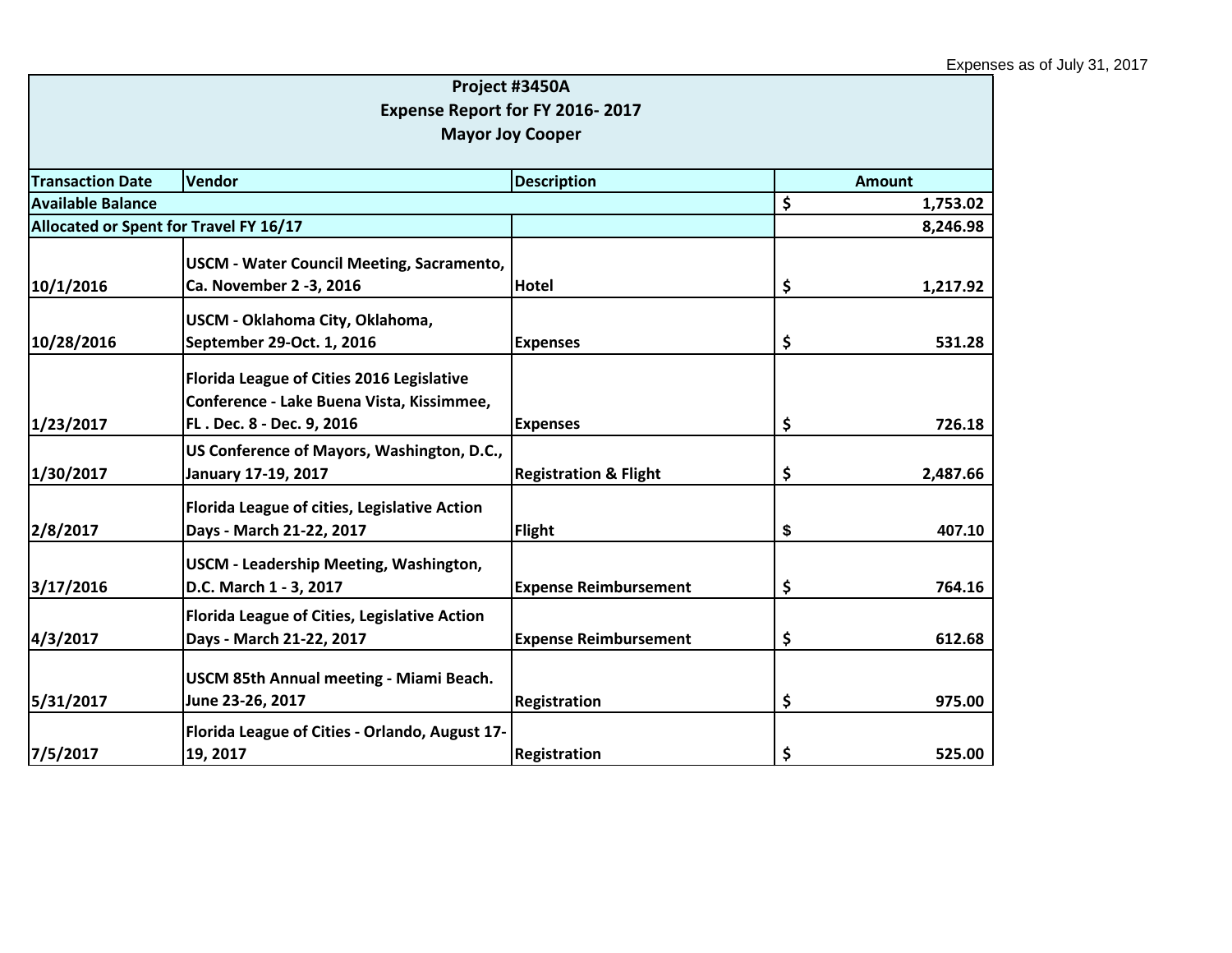|                                        |                                                                                                                          | Project #3450G<br>Expense Report for FY 2016-2017<br><b>Vice Mayor Keith London</b>                                                       |                    |
|----------------------------------------|--------------------------------------------------------------------------------------------------------------------------|-------------------------------------------------------------------------------------------------------------------------------------------|--------------------|
| <b>Transaction Date</b>                | Amount                                                                                                                   |                                                                                                                                           |                    |
| <b>Available Balance</b>               |                                                                                                                          |                                                                                                                                           | \$<br>8,991.26     |
| Allocated or Spent for Travel FY 16/17 |                                                                                                                          |                                                                                                                                           | 1,008.74           |
| 10/19/2016                             | <b>Miami Dade County League of Cities -</b><br>October 14, 2016                                                          | <b>MDCLC 6th Annual Best Practices</b><br>Conference                                                                                      | \$95.00            |
| 12/20/2016                             | <b>Grateful Threat</b>                                                                                                   | <b>Uniform Shirts</b>                                                                                                                     | \$<br>124.00       |
| 1/5/2017                               | Expedia - April 4-6, 2017                                                                                                | Flight, Hotel/Tallahassee, Fl                                                                                                             | 759.42             |
| 4/28/2017                              | Expedia - April 4-6, 2017                                                                                                | <b>Credit from Expedia for Hotel charges</b><br>from trip to Tallahassee, FL                                                              | \$<br>(426.98)     |
| 6/5/2017                               | <b>Jet Blue</b>                                                                                                          | Flight to Boston, July 10-July 28, 2017                                                                                                   | 457.3              |
| 6/30/2017                              | Budget transfer done on 4/25/2017, as<br>approved by the City Commission Motion<br>on April 19, 2017, Item #13N          | <b>Budget transfer - Funds transferred in</b><br>to Commissioner London's Meetings<br>& Seminars Account (1110-555020)<br>(Project 3450G) | \$<br>(14, 100.00) |
| 6/30/2017                              | <b>President and Fellows of Harvard College</b><br>as approved by City Commission Motion on<br>April 19, 2017, Item #13N | Harvard Institute of Leadership -<br><b>Leadership Coarses</b>                                                                            | 14,100.00          |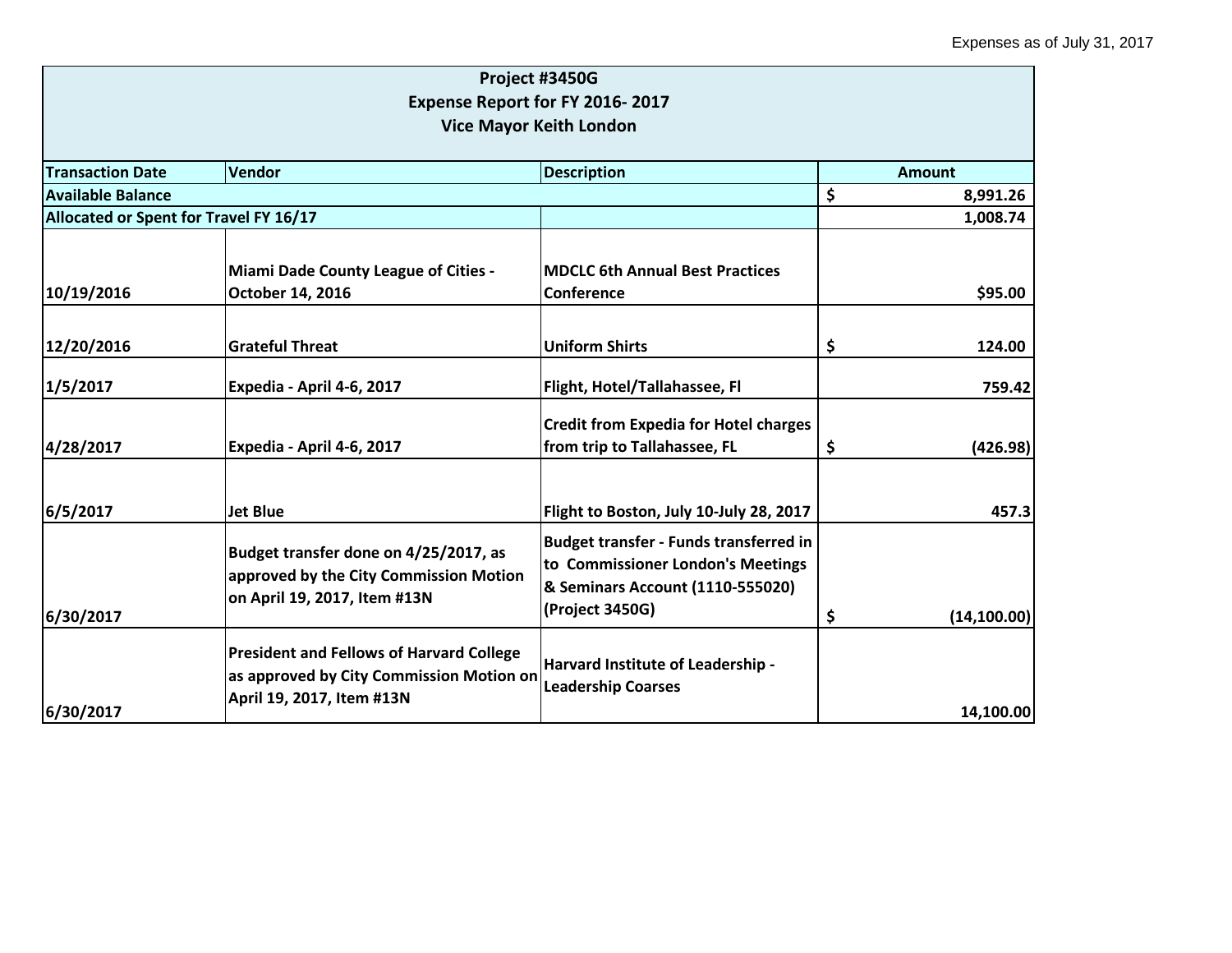|                                        |                                                        | Project #3450E<br><b>Expense Report for FY 2016-2017</b><br><b>Comm. Michele Lazarow</b>                                                                                          |    |               |
|----------------------------------------|--------------------------------------------------------|-----------------------------------------------------------------------------------------------------------------------------------------------------------------------------------|----|---------------|
| <b>Transaction Date</b>                | <b>Vendor</b>                                          | <b>Description</b>                                                                                                                                                                |    | <b>Amount</b> |
| <b>Available Balance</b>               |                                                        |                                                                                                                                                                                   | \$ | 8,734.92      |
| Allocated or Spent for Travel FY 16/17 |                                                        |                                                                                                                                                                                   |    | 1,265.08      |
|                                        |                                                        |                                                                                                                                                                                   |    |               |
| 1/5/2017                               | Expedia - April 3-6, 2017                              | Flight, Hotel reservation/Tallahassee,<br>Fl. To meet with lawmakers and talk<br>about legislation they were proposing<br>for the state. April 4 -April 6, 2017                   | \$ | 1,083.75      |
| 4/28/2017                              | <b>Copmmissioner Lazarow - Travel</b><br>Reimbursement | <b>Reimbursement for Travel - Trip to</b><br>Tallahassee, FL. To meet with<br>lawmakers and talk about legislation<br>they were proposing for the state. April<br>3-April 6, 2017 | Ş  | 181.33        |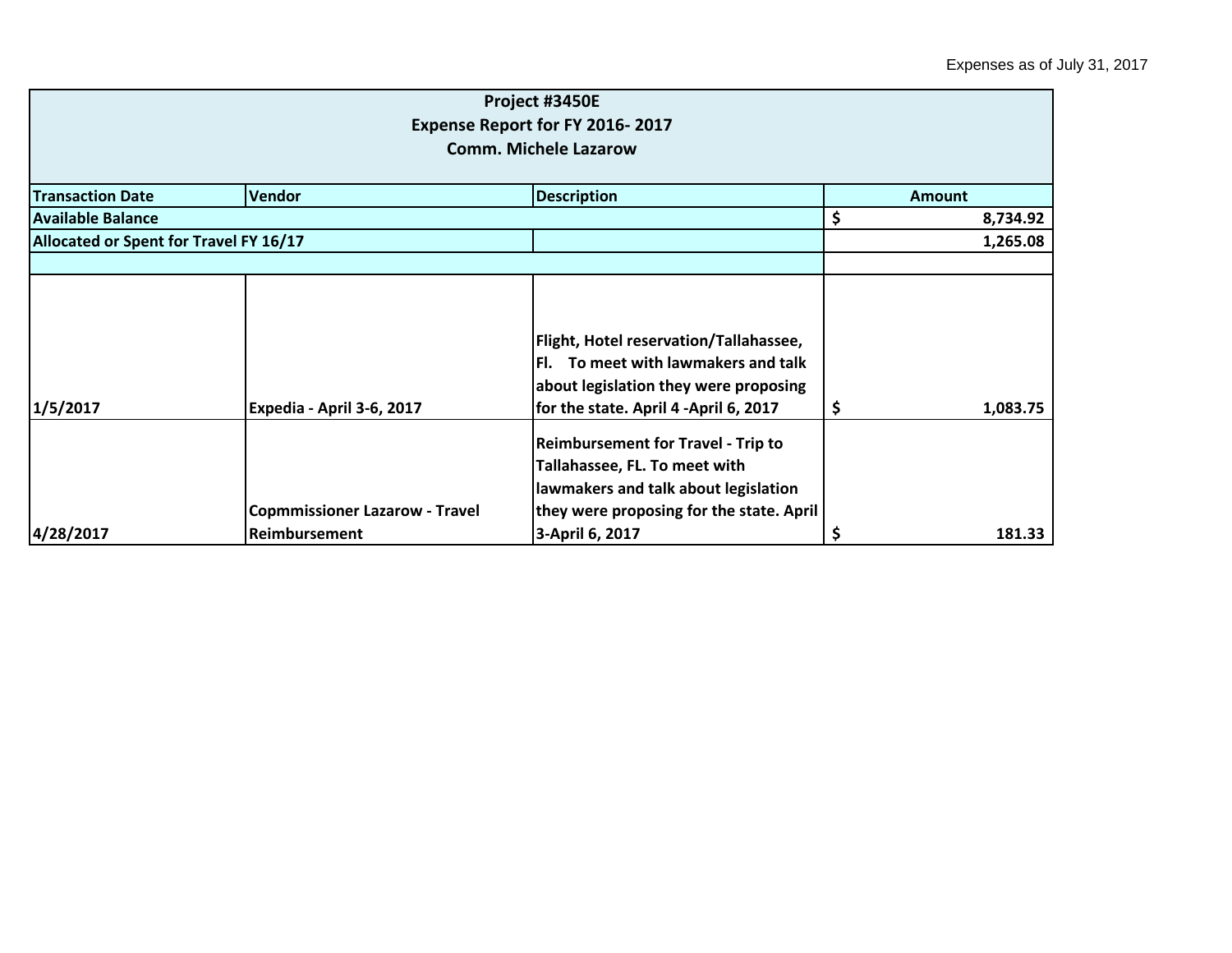|                                                         | Project #3450C                                                                                                     |                                            |    |               |  |
|---------------------------------------------------------|--------------------------------------------------------------------------------------------------------------------|--------------------------------------------|----|---------------|--|
|                                                         | Expense Report for FY 2016-2017                                                                                    |                                            |    |               |  |
|                                                         | <b>Comm. Anthony Sanders</b>                                                                                       |                                            |    |               |  |
|                                                         |                                                                                                                    |                                            |    |               |  |
| <b>Transaction Date</b><br><b>Description</b><br>Vendor |                                                                                                                    |                                            |    | <b>Amount</b> |  |
| <b>Available Balance</b>                                |                                                                                                                    |                                            | \$ | 6,887.88      |  |
| Allocated or Spent for Travel FY 16/17                  |                                                                                                                    |                                            |    | 3,112.12      |  |
|                                                         |                                                                                                                    | <b>Impact Broward's 2016</b>               |    |               |  |
| 10/7/2016                                               | Impact Broward Luncheon, October 7, 2016                                                                           | <b>Community Impact Awards</b><br>Luncheon | \$ | 70.00         |  |
|                                                         | OIC of South Florida Middle Class Summit, October                                                                  |                                            |    |               |  |
| 10/17/2016                                              | 17th & 18th, 2016                                                                                                  | Summit                                     | \$ | 30.00         |  |
|                                                         | One Stop Sealing and Expungement Workshop,                                                                         |                                            |    |               |  |
| 10/19/2016                                              | October 19, 2016                                                                                                   | <b>Workshop</b>                            | \$ | 447.81        |  |
|                                                         |                                                                                                                    | <b>Retirement Celebration for</b>          |    |               |  |
| 12/23/2016                                              | Brenda Forman - January 7th, 2017                                                                                  | Honorable Howard C. Forman                 | \$ | 90.00         |  |
|                                                         | Hallandale Beach Chamber of Commerce - January                                                                     |                                            |    |               |  |
| 1/19/2017                                               | 27, 2017                                                                                                           | 2017 Board Installation Lunch              | \$ | 40.00         |  |
|                                                         | <b>Florida Black Caucus of Local Elected Officials Spring</b>                                                      |                                            |    |               |  |
| 2/24/2017                                               | <b>Conference March 16, 2017</b>                                                                                   | <b>Conference</b>                          | \$ | 169.79        |  |
|                                                         | Trip to Washington, D.C. to meet with Senator Tim                                                                  |                                            |    |               |  |
|                                                         | Scott & Marco Rubio to discuss a Pilot program (Pay                                                                |                                            |    |               |  |
|                                                         | the path to a brighter future) March 8- march 11,                                                                  |                                            |    |               |  |
| 3/17/2017                                               | 2017                                                                                                               | <b>Expense reimbursement</b>               | \$ | 1,292.14      |  |
|                                                         |                                                                                                                    |                                            |    |               |  |
|                                                         | Trip to Tallahassee, FL to meet with various state of                                                              |                                            |    |               |  |
|                                                         | <b>Florida Officials to discuss affordable Healthcare</b><br>appropriations & assist with access to health care in |                                            |    |               |  |
| 4/12/2017                                               | Hallandale Beach. March 30-31, 2017                                                                                | <b>Expenses</b>                            | \$ | 972.38        |  |